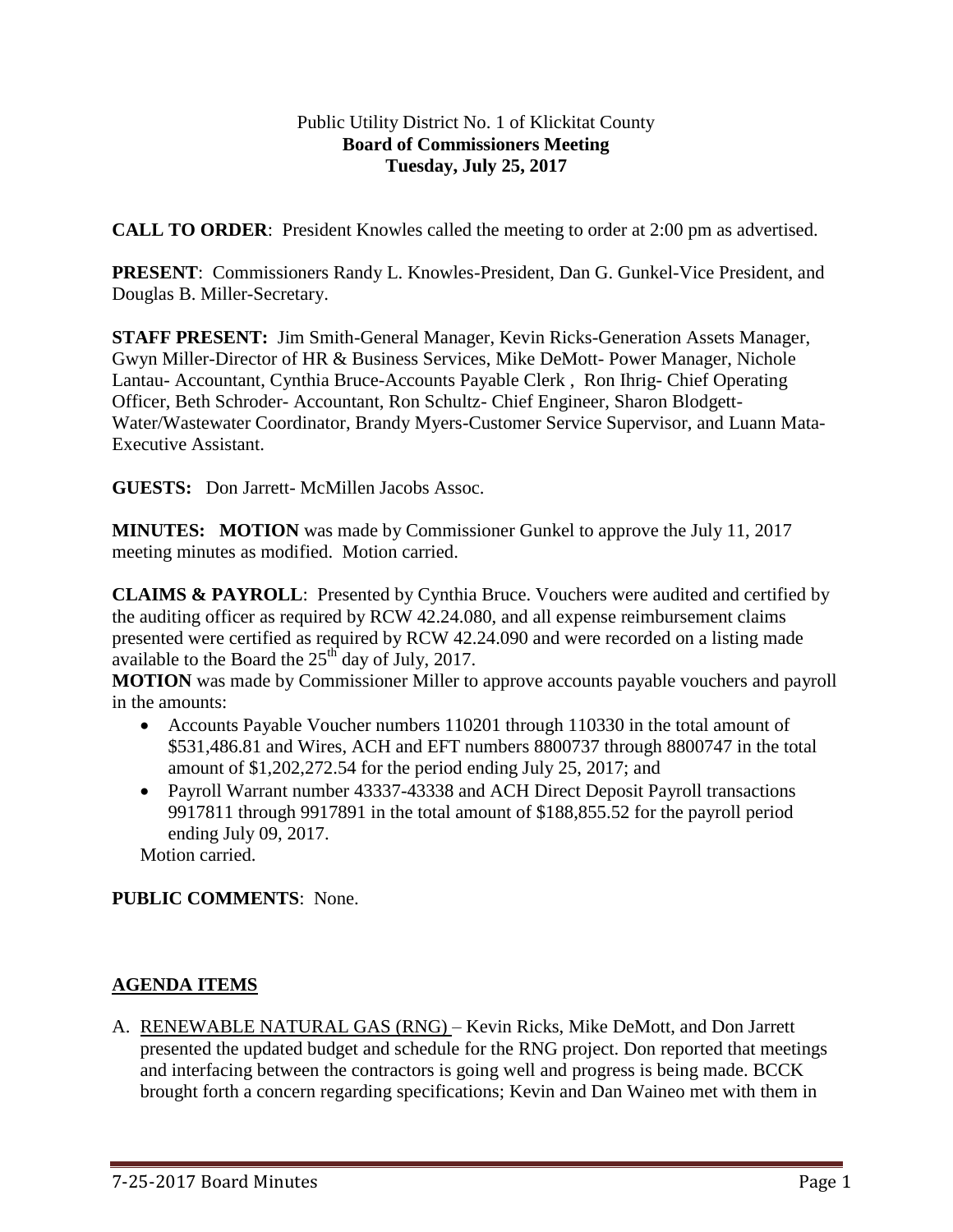Midland Texas and worked through the issues. Commissioner Knowles asked if minutes from these meetings were being added to the project record. Kevin stated they are being uploaded and distributed on the Procore project management site. Commissioner Gunkel asked if we have any other vendors or equipment issues that could cause setbacks in schedule or cost. Don stated that there isn't anything at this time that they can foresee. The Air Operating Permit (AOP) questions have been submitted for review and will be followed up on. The Application has been published and the comment period ends on August  $3<sup>rd</sup>$ . We will proceed with permitting if no comments are received. The Williams pipeline agreements were signed July  $24<sup>th</sup>$ , 2017. The Williams Gas Quality agreement does have some additional imposed requirements regarding the siloxane concentration. The team will work with the RNG coalition to come up with a mutually agreed upon solution. We have not had any additional draws on the account since last presented; any additional payments will follow normal business processes. We have received quotes back on the construction Insurance plan, we have asked for a compliance checklist which was received late last Friday. Liberty Insurance appears to be the insurer that will probably be the awarded insurance carrier. We are advancing in our SEPA process and the cultural surveying associate should finish his evaluation of the property this week. We anticipate publishing our SEPA determination of non-significance soon. ES Engineering is continuing their design work, continuing to review schedules and contracts are being watched closely. Everyone is bought in on schedule importance. Inspection trips are planned through various stages of the construction process. Commissioner Miller stated his concern regarding meeting the April delivery date for the major equipment being delivered to the site. Discussion concluded.

- B. POLICY 21- CUSTOMER SERVICE POLICY\_ELECTRIC Revision: **Motion** was made by Commissioner Miller to approve the revisions to Policy 21.
- C. WHITE CREEK POWER SALES AGREEMENT WITH POWEREX: **Motion** was made by Commissioner Gunkel to approve the KPUD participation in the power sales agreement and authorized the General Manager to enter into the contract as presented to board today.
- D. RESOLUTION 1746- Federal General Services Administration (GSA) Schedules 70 and 84: **Motion** was made by Commissioner Gunkel to approve the resolution.

## **REPORTS:**

**ENGINEERING** – Ron Schultz presented the monthly Engineering report for June. Ron provided an update on the status of the Bingen substation construction, Wishram and Lyle wells, and Condit line purchase. He also stated that the staking engineers have been consistently busy with new construction inquiries and system improvement projects. Three of the larger projects the engineers are working on would be substation and transmission construction to offload MA Collins Substation, service to 101 Bar Ranches and the Glenwood Fish hatchery service upgrade. The Engineering report was accepted as presented.

**OPERATIONS** – Ron Ihrig presented the monthly Operations report for June. There is a BPA outage planned effecting Lyle transmission on August 11<sup>th</sup> at midnight, the following day August  $12<sup>th</sup>$ , there will be an outage that affects the Bingen and White Salmon areas including Gilmer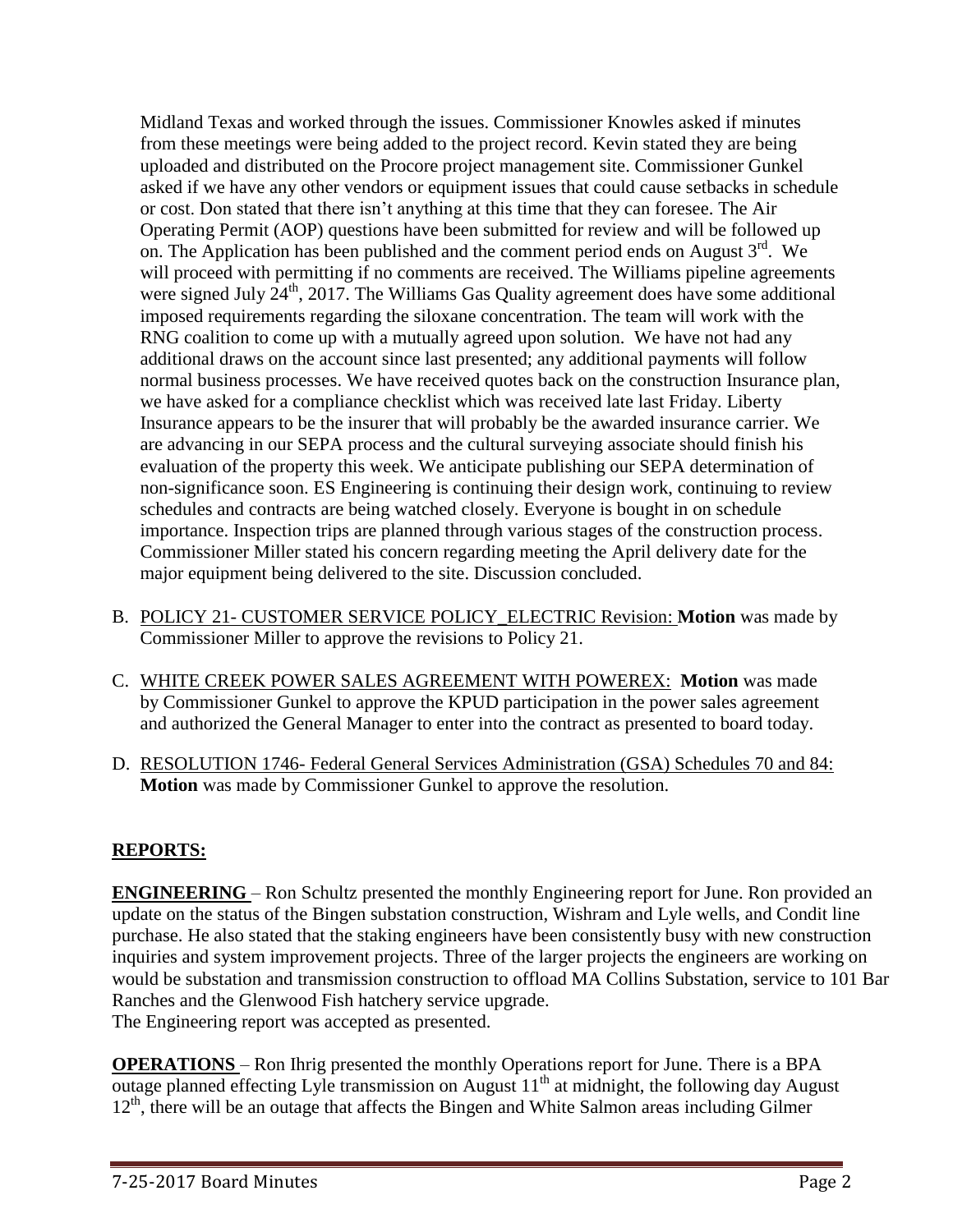and Husum substations. We will also plan an outage on the Klickitat substation to convert to the new pole and tie into new poles at twin bridges as well, but that date is still undetermined. Todd Niva was awarded the Goldendale crew position and Rob Rising was awarded the Construction crew position. We will be hiring a temporary journeyman position to help with workload. The Tree crew is still on Satus Pass and Asplund, our tree trimming contractor, is working near Acme Rd in Snowden. Roger Parton is inspecting their work. We will be hiring an additional crew from Asplund under a Time and Materials contract to work on specific areas identified during inspections. The Operations report was accepted as presented.

**WATER/WASTEWATER** – Sharon Blodgett presented the Water/Wastewater report for the month of June. The pump in Klickitat Well No.1 well started pulling air. This well serves untreated water to the irrigation system at the bus barn location. Our crews completed some testing and they determined that the recharge rate is not sufficient to meet the needs. The issue appears to be iron bacteria. The community requested that we assist them in keeping the fields greened up for their upcoming Canyon Days; we have met that request by feeding them with treated water from the system. However, Commissioner Gunkel noted that we should not be using the system to feed irrigation and that staff should work with the community to find alternatives. The Water/Wastewater report was accepted as presented.

**ACCOUNTING** – Nichole Lantau and Beth Schroder presented the monthly Financials and Accounting report for June. Overall financial performance has been strong year to date, with revenues above budget, expenses below budget and our capital spending within budgets. The year-end forecast is to exceed our 2017 budget forecasts significantly. The cash flow statement has been re-organized to show more clearly RNG expenditures and loan draws. The Landfill Gas Combustion Turbine sinking fund was moved to the general fund as authorized by the Board last meeting. The Accounting report was accepted as presented.

**COMMISSIONER DOUG MILLER** reported that John Kounts sent out a Department of Ecology (DOE) video file depicting 100 years of DOE history. The relatively small Okanogan PUD is restoring the Enlow dam on the Similkameen River as an additional power source for their utility.

**COMMISSIONER RANDY KNOWLES** – Randy stated that he no report at this time.

**COMMISSIONER DAN GUNKEL** – Dan stated that he had no report at this time.

**GENERAL MANAGER –** The complete report can be found at: [htp://www.klickitatpud.com/topicalMenu/commissioners/GM\\_Reports.aspx](http://www.klickitatpud.com/topicalMenu/commissioners/GM_Reports.aspx) In addition to the written report, Mr. Smith presented the following information:

Fitch's Affirmation of A- Stable Rating – After completing documentation requests and after discussions with Fitch regarding our semi-annual bond rating review, they affirmed our current rating. There were a few items referenced in the report that Jim felt didn't fully represent the utilities risk factors, but overall was very happy with the report and rating. Jim will complete a press release or a Ruralite back page article referencing the bond communities' confidence in our financial performance and our clean audits.